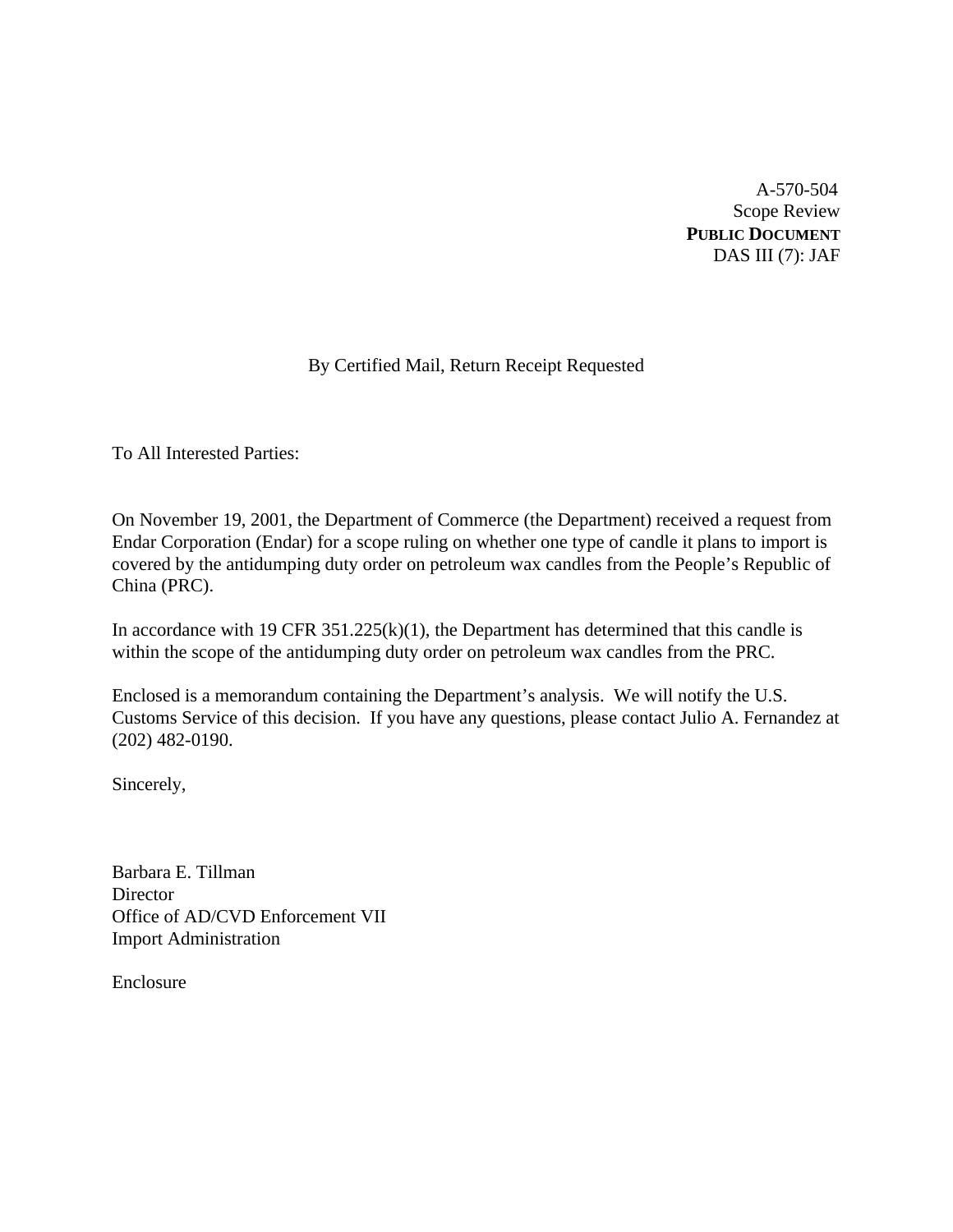A-570-504 Scope Review **PUBLIC DOCUMENT** DAS III (7):JAF

| <b>MEMORANDUM FOR:</b> | Joseph A. Spetrini<br><b>Deputy Assistant Secretary</b><br>for Import Administration, Group III                                                     |
|------------------------|-----------------------------------------------------------------------------------------------------------------------------------------------------|
| FROM:                  | Barbara E. Tillman<br>Director<br>Office of AD/CVD Enforcement VII                                                                                  |
| <b>SUBJECT:</b>        | Final Scope Ruling: Antidumping Duty Order on Petroleum Wax<br>Candles From the People's Republic of China (A-570-504);<br><b>Endar Corporation</b> |

#### **Summary**

On November 19, 2001, the Department of Commerce (the Department) received a request from Endar Corporation (Endar) for a scope ruling on one candle (a "floating pumpkin lantern candle") to determine if it is covered by the antidumping duty order on petroleum wax candles from the People's Republic of China (PRC) (the Order). See Petroleum Wax Candles from the PRC: Final Determination of Sales at Less Than Fair Value, 51 FR 25085 (July 10, 1986) (Final Determination). In accordance with 19 CFR  $351.225(k)(1)$ , we recommend that the Department determine that this candle falls within the scope of the Order.

### **Background**

Endar filed its request for a scope ruling in proper form on November 19, 2001. On January 7, 2002, the National Candle Association (NCA), an interested party in this proceeding, filed comments on Endar's request.

The regulations governing the Department's antidumping scope determinations are found at 19 CFR 351.225. On matters concerning the scope of an antidumping duty order, the Department first examines the descriptions of the merchandise contained in the petition, the determinations of the Secretary and the International Trade Commission (the Commission), the initial investigation and the antidumping duty order. This determination may take place with or without a formal inquiry. If the Department determines that these descriptions are dispositive of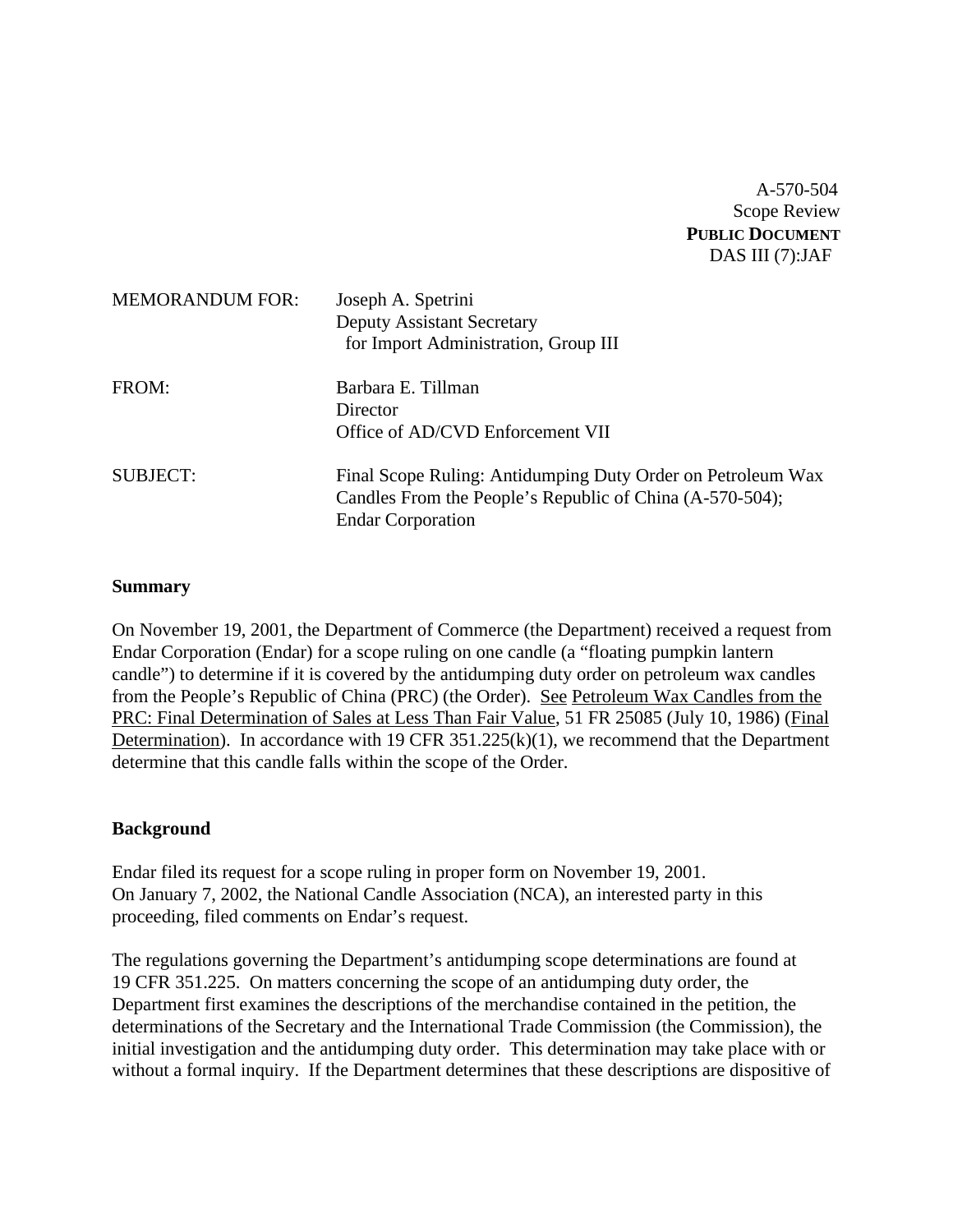the matter, the Department will issue a final scope ruling as to whether or not the subject merchandise is covered by the order. See 19 CFR 351.225(d).

Conversely, where the descriptions of the merchandise are *not* dispositive, the Department will consider the five additional factors set forth at 19 CFR 351.225(k)(2). These criteria are: i) the physical characteristics of the merchandise; ii) the expectations of the ultimate purchasers; iii) the ultimate use of the product; iv) the channels of trade in which the product is sold; and v) the manner in which the product is advertised and displayed. The determination as to which analytical framework is most appropriate in any given scope inquiry is made on a case-by-case basis after consideration of all evidence before the Department.

In the instant case, the Department has evaluated Endar's request in accordance with 19 CFR  $351.225(k)(1)$  and the Department finds that the descriptions of the products contained in the petition, the final determinations of the Secretary (including prior scope determinations) and the Commission, the initial investigation and the antidumping duty order are, in fact, dispositive. Therefore, the Department finds it unnecessary to consider the additional factors set forth at 19 CFR 351.225(k)(2).

Documents and parts thereof from the underlying investigation deemed relevant by the Department to this scope ruling were made part of the record of this determination and are referenced herein. Documents that were not presented to the Department, or placed by it on the record, do not constitute part of the administrative record for this scope determination.

In its petition of September 4, 1985 the National Candle Association requested that the investigation cover:

[c]andles [which] are made from petroleum wax and contain fiber or paper-cored wicks. They are sold in the following shapes: tapers, spirals, and straight-sided dinner candles; rounds, columns, pillars; votives; and various wax-filled containers. These candles may be scented or unscented ... and are generally used by retail consumers in the home or yard for decorative or lighting purposes (Antidumping Petition, September 4, 1985 at 7).

The Department defined the scope of the investigation in its notice of initiation. This scope language carried forward without change through the preliminary and final determinations of sales at less than fair value and the eventual antidumping duty order:

[c]ertain scented or unscented petroleum wax candles made from petroleum wax and having fiber or paper-cored wicks. They are sold in the following shapes: tapers, spirals, and straight-sided dinner candles; rounds, columns, pillars, votives; and various wax-filled containers. Petroleum Wax Candles from the People's Republic of China: Initiation of Antidumping Duty Investigation, 50 FR 39743 (September 30, 1985); Preliminary Determination of Sales at Less Than Fair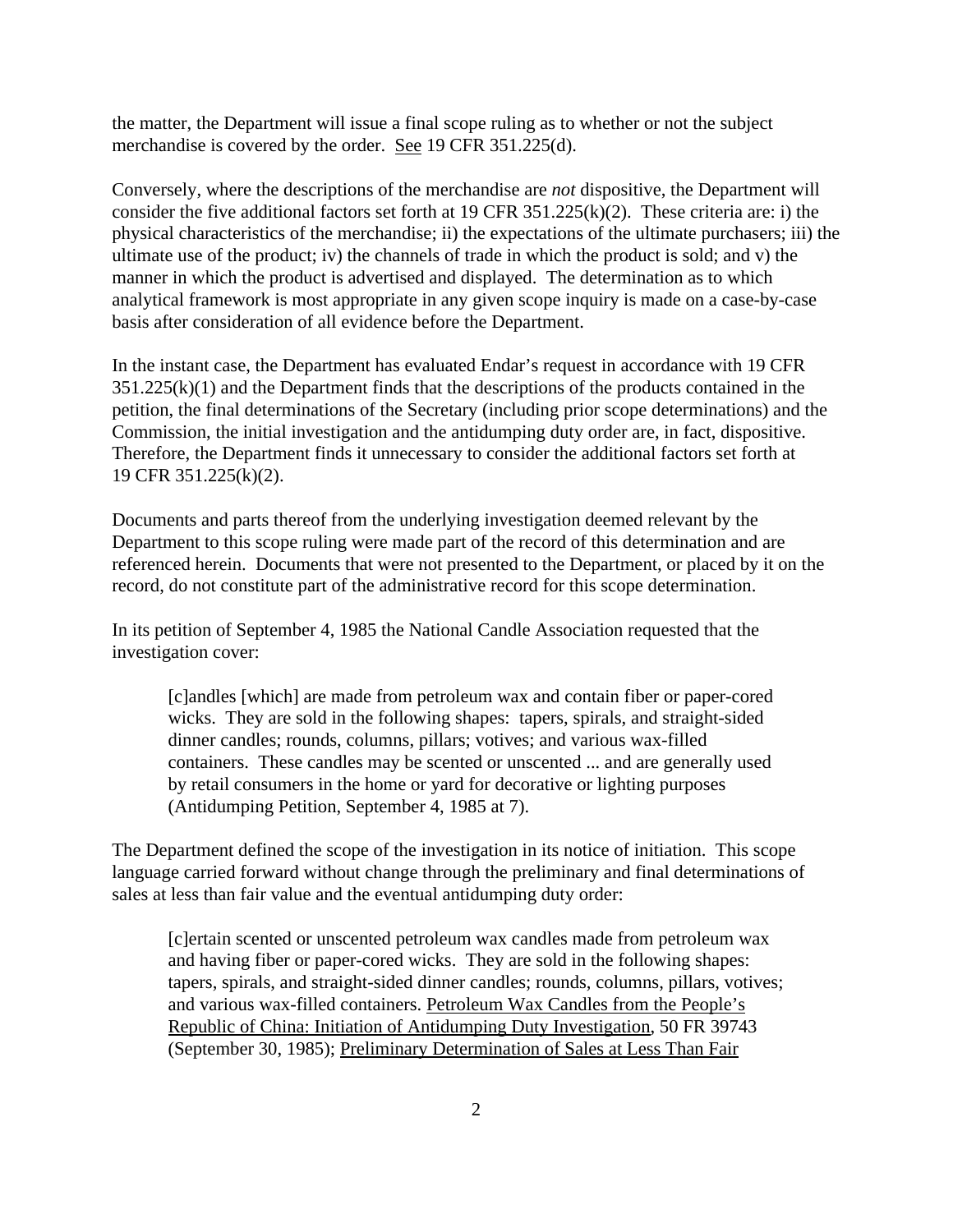Value, 51 FR 6016 (February 19, 1986); Final Determination; and Antidumping Duty Order: Petroleum Wax Candles from the People's Republic of China, 51 FR 30686 (August 28, 1986).

The Commission adopted a similar definition of the "like product" subject to its determinations, noting that the investigations did not include "birthday, birthday numeral and figurine type candles" (Determinations of the Commission (Final), USITC Publication 1888, August 1986, at 4, note 5, and A-2 (Commission Determination)).

Also of relevance to the present scope inquiry is a notice issued to the United States Customs Service in connection with a July 1987 scope determination concerning an exception from the Order for novelty candles, which states:

The Department of Commerce has determined that certain novelty candles, such as Christmas novelty candles, are not within the scope of the antidumping duty order on petroleum-wax candles from the People's Republic of China (PRC). Christmas novelty candles are candles specially designed for use only in connection with the Christmas holiday season. This use is clearly indicated by Christmas scenes and symbols depicted in the candle design. Other novelty candles not within the scope of the order include candles having scenes or symbols of other occasions (*e.g.*, religious holidays or special events) depicted in their designs, figurine candles, and candles shaped in the form of identifiable objects (*e.g.*, animals or numerals), (CIE N-212/85, September 21, 1987; Letter from the Director, Office of Compliance, to Burditt, Bowles & Radzius, Ltd., July 13, 1987) (emphasis added).

#### **Endar's Scope Request**

Endar argues that the candle subject to this inquiry (a "floating pumpkin lantern candle") is in the form of a definable object (a pumpkin), both from above and from any other perspective, and is, thus, not covered by the scope of the Order. Endar included a color photograph of the candle with its scope request.

### **The National Candle Association's Comments**

In its comments, the NCA retraces the history of this antidumping duty order, including the import surges and resultant injury suffered by domestic manufacturers which prompted the original September 1985 antidumping petition. Petitioner contends that the antidumping statute and antidumping duty orders are remedial in nature and exceptions to them should be construed as narrowly as possible to preserve the efficacy of the Order. In support of its assertion, petitioner cites a Court of International Trade conclusion, with regards to the novelty exception, that ". . . a candle must be specifically designed for use only in connection with a religious holiday or special event to fall within the novelty candle exception." See Russ Berrie & Co., Inc.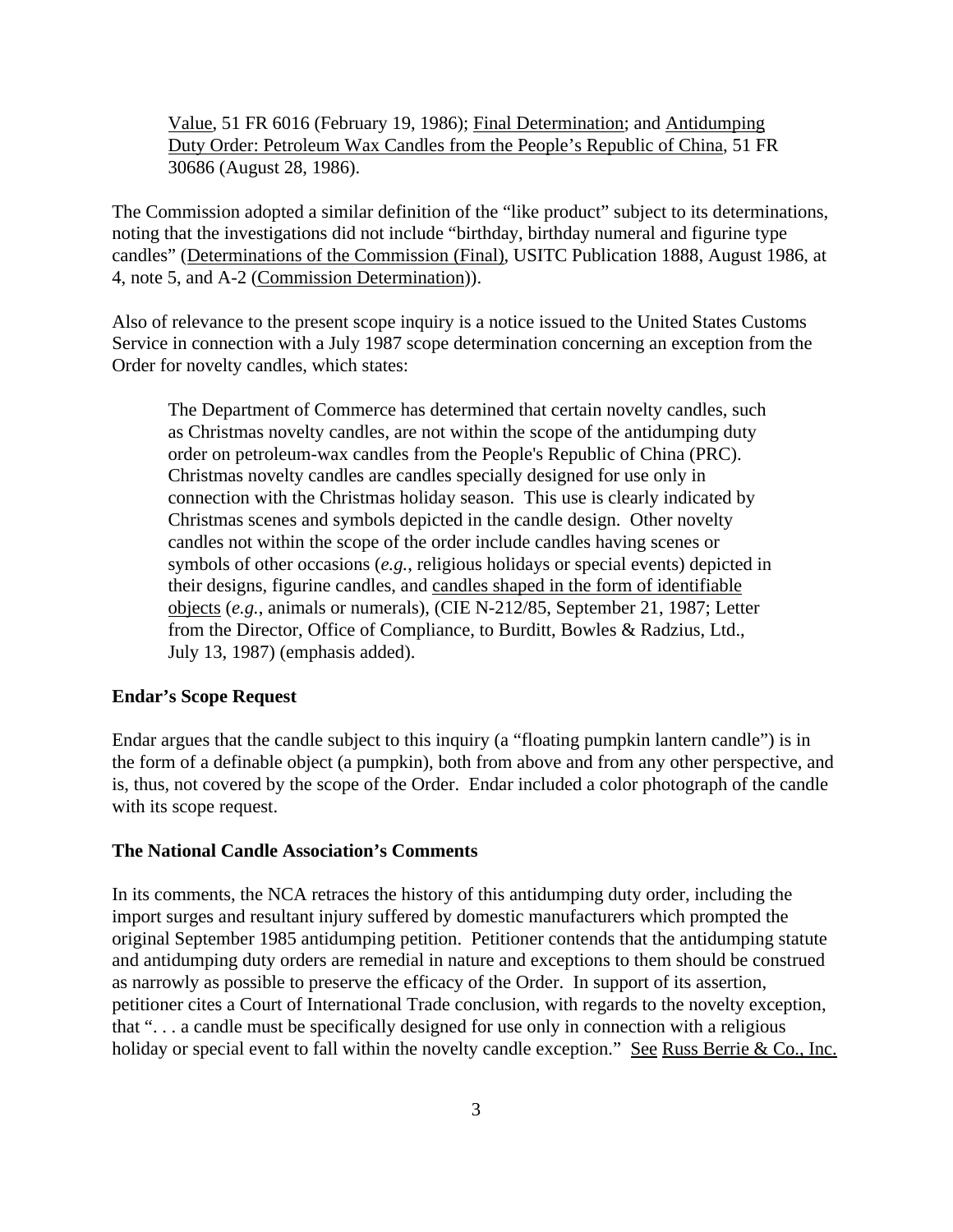v. United States, 57 F. Supp. 2<sup>nd</sup> 1184, 1194 (CIT July, 1999) (Russ Berrie). Thus, petitioners argue that the Department narrowly limited the novelty candle exception to figurine candles, candles shaped in the form of identifiable objects, and candles specifically designed for use only in connection with the holiday season.

Turning specifically to Endar's request, the NCA first notes that the candle at issue is made of petroleum wax, and contains a single wick. The NCA then argues that the "[c]andle is a fluted round candle," adding that "Round candles are specifically defined as being within the scope of the Order" (NCA comments at 4). It cites the Final Scope Ruling: Endar Corp. (December 24, 1998) (Endar 1998) to support its assertion that the Department has previously determined that Endar's floating round candles are within the Order's scope, and also cites to Final Scope Ruling: Endar Corp. (May 11, 2000) (Endar 2000), where the Department determined that various "round Chinese lantern" candles were round-shaped candles, and, therefore, were within the scope of the Order (NCA comments at 4-5). The NCA also notes that a pumpkin is not flat on the top and bottom and that a pumpkin has a large lopped-off vine protruding from the top.

The NCA further argues that "Endar cannot convert a round candle into an identifiable object by adding a fluted or straight grooves design on the sides of the round candle." It contends that in Final Scope Ruling: American Greetings Corporation (May 11, 2000) (American Greetings) "the Department concluded that molded decoration depicting multicolored flowers to a taper does not change a taper into an out-of-scope candle." Additionally, the NCA asserts that "The addition of a fluted or straight grooves design to this round candle does not sufficiently alter the fundamental shape of the candle as a round to make it a candle in the shape of an identifiable object," and this candle, thus, must not be excluded from the scope of the Order (NCA comments at 5).

The NCA notes that Endar's candle competes in the same channels of trade as the candles subject to the Order, and that their sale without the antidumping duty will severely injure the U.S. candle producers. It further notes what it characterizes as the long-standing efforts of candle importers to "expand the 'novelty candle' loophole in the Order through a continuing stream of scope requests, causing the Order on PRC candles to be subjected to over seventy Final Scope Rulings and many more requests." Petitioner maintains that the success of the scope requests in eroding the Order has resulted in geometric increases in the volume of PRC candles coming into the United States. Petitioner concludes by stating that Endar is now asking the Department to narrow the scope of the Order so that it excludes everyday candles, claiming that they are novelty candles, and that the Department does not have such legal authority.

#### **Analysis**

When determining whether or not a particular product claimed as a novelty candle is within the scope of the antidumping duty order, the Department's first line of inquiry is whether the shape of the candle falls within those shapes listed by the inclusive language of the Order's scope, *i.e.*, "tapers, spirals, and straight-sided dinner candles; rounds, columns, pillars, votives; and various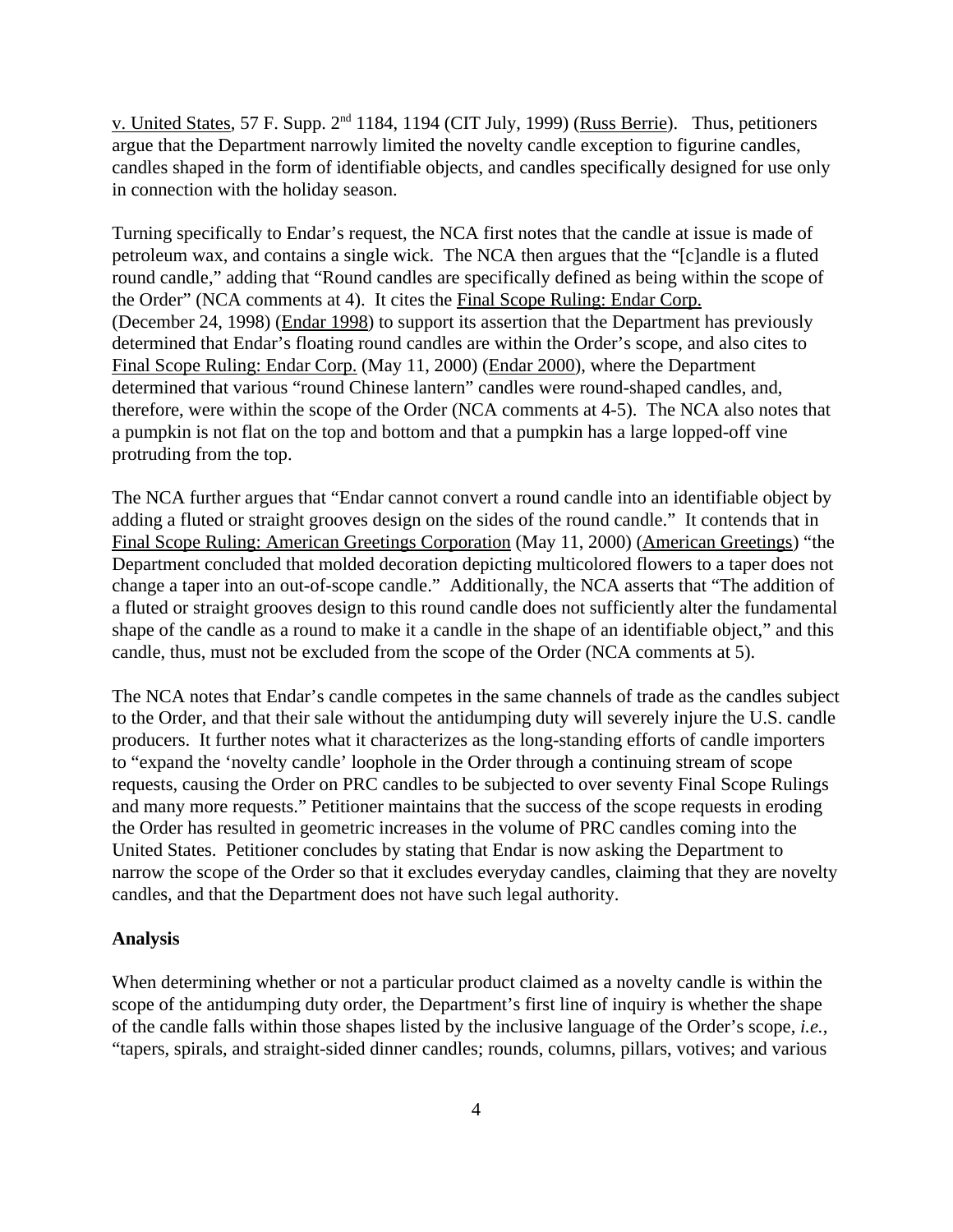wax-filled containers." If a candle falls within one of the above delineated shapes, it will be determined to be within the Order's scope. Candles of a shape not listed by the inclusive language of the Order's scope will then be evaluated to determine whether they are "scented or unscented petroleum wax candles made from petroleum wax and having fiber or paper-cored wicks."<sup>1</sup> If the Department determines that the candle is made from petroleum wax and has a fiber or paper-cored wick, but the candle possesses characteristics set out in the July 1987 novelty candle exception, it will fall outside the scope of the Order. In order for a candle to

This approach of evaluating such candles in light of the entire text of the scope is in keeping with the recent opinion of the Court of International Trade (CIT), noting that a better approach in scope rulings is to avoid subjective issues of intent and, instead, look to the petition's language to determine whether the class or kind of merchandise at issue was expressly included. Duferco Steel, Inc. v. United States, 146 F. Supp. 2d 913 (Ct. Int'l Trade 2001). Such an approach is a recent departure from past CIT precedent that required Commerce to give ample deference to the petitioner's intent when examining a petition's description of the subject merchandise, see, e.g., Torrington Co. v. United States, 995 F. Supp. 117, 121 (Ct. Int'l Trade 1998).

 $<sup>1</sup>$  The Department has changed its practice on this issue. In past scope rulings, the</sup> Department has determined that candles not of a shape listed by the language of the Order's scope were outside the scope. See, e.g., Final Scope Ruling – Antidumping Duty Order on Petroleum Wax Candles From the People's Republic of China (A-570-504); Endar Corp. (Jan. 11, 2000) ("dragonfly" candle, in the shape of a rough-hewn stone with a dragon fly carved on top, not within scope because it is of a shape not listed by the scope); American Drug Stores, Inc. (Mar. 16, 1998) (sphere or ball shaped candle not within scope because it is a shape not listed by the scope); San Francisco Candle Co. (June 10, 1993) (ball shaped candle not within scope because it is of a shape not listed by the scope). The reason for the change is that, upon review of the text of the scope of the Order, the text of the first sentence of the scope covers "scented or unscented petroleum wax candles made from petroleum wax and having fiber or paper-cored wicks." The text following this broad inclusive sentence provides a list of shapes, which list is not modified by any express words of exclusivity. The result of our prior practice of excluding candles of a shape other than those listed was inconsistent with the fact that such candles were "scented or unscented petroleum wax candles made from petroleum wax and having fiber or paper-cored wicks." We have now determined that this practice was incorrect because it had the effect of narrowing the broad coverage of the first sentence of the Order's scope. The list of shapes in the second sentence of the Order's scope does not provide a textual basis for such a narrowing of the coverage of the first sentence of the Order's scope. Accordingly, in order to give full effect to the first sentence of the inclusive language of the scope, the Department normally will evaluate whether candles of a shape not listed by the inclusive language of the Order's scope are scented or unscented petroleum wax candles made from petroleum wax and having fiber or paper-cored wicks. See Final Scope Ruling – Antidumping Duty Order on Petroleum Wax Candles From the People's Republic of China (A-570-504); J.C. Penney November 9, 2001 (JC Penney Ruling).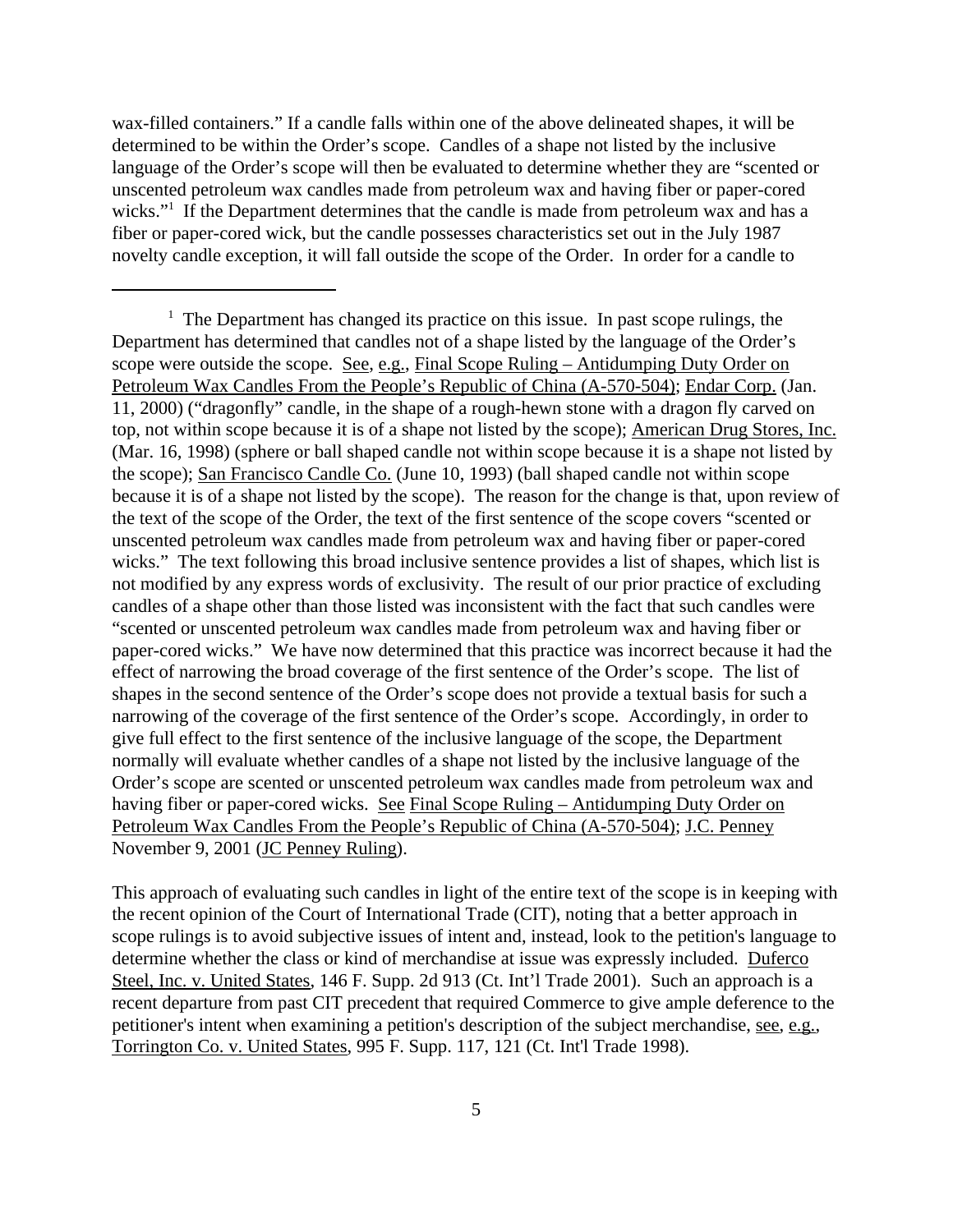qualify for this exception, the characteristic(s) which are claimed to render it a novelty candle must be visible from most angles, as opposed to minimally visible. See Final Scope Ruling  $-$ Antidumping Duty Order on Petroleum Wax Candles From the People's Republic of China (A-570-504); JCPenney Purchasing Corp. (May 21, 2001); San Francisco Candle Co. (Feb. 12, 2001); Endar Corp. (Jan. 11, 2000). If a candle does not possess characteristics set out in the July 1987 novelty candle exception, and it is a scented or unscented petroleum wax candle made from petroleum wax and having fiber or paper-cored wick, the Department will determine that the candle is within the scope of the Order.

With respect to the instant request, we find that for the reasons outlined below, Endar's "floating pumpkin lantern candle" falls within the scope of the Order.

# **"Floating Pumpkin Lantern Candle"**

This candle, which Endar alleges to be in the shape of a pumpkin, is approximately 2 3/4 inches high and 1 3/4 inches in diameter. We agree with the NCA that the shape of this item falls within one of the delineated shapes outlined in the Order, a "round," and should, therefore, be included within the Order's scope. Further, we agree with the NCA's argument with regard to Endar 1998 and Endar 2000. In Endar 1998, the Department ruled that Endar's floating round candle was covered by the Order's scope due to its petroleum wax composition, its wick, and its identification as a round, which is included in the scope of the Order. In Endar 2000, the Department ruled that Endar's round Chinese lantern candles were rounds. The candles at issue in Endar 2000 were round, with a hollowed-out center area containing a single wick, a beehiveshaped outer surface, and a series of concentric circles creating a pattern Endar considered identifiable as a Chinese lantern.

In the instant case, as in Endar 1998, Endar's "floating pumpkin lantern candle" is a petroleum wax candle, with a single wick and in the shape of a round, a shape clearly identified in the Order's scope. As in Endar 2000, the instant candle is a round, with a hollowed-out center containing a single wick, and has a repeating pattern of vertical grooves on the outer surface which presumably renders the candle an identifiable object in Endar's view.<sup>2</sup> We determine that, as in Endar 2000, nothing in the candle's outer surface, containing vertical grooves, renders the candle identifiable as a pumpkin. Further, the top is sliced off and absent a cut-off vine, which typically protrudes from the top of a pumpkin. Thus, this candle does not fall within the July 1987 novelty candle exception as an identifiable object.

Notwithstanding the above argument, we note that, based on the color picture submitted of this candle, it appears to be a wax-filled container, which would be included within the scope of the Order.

 $2$  We note that Endar's argument did not specifically address this repeating pattern.